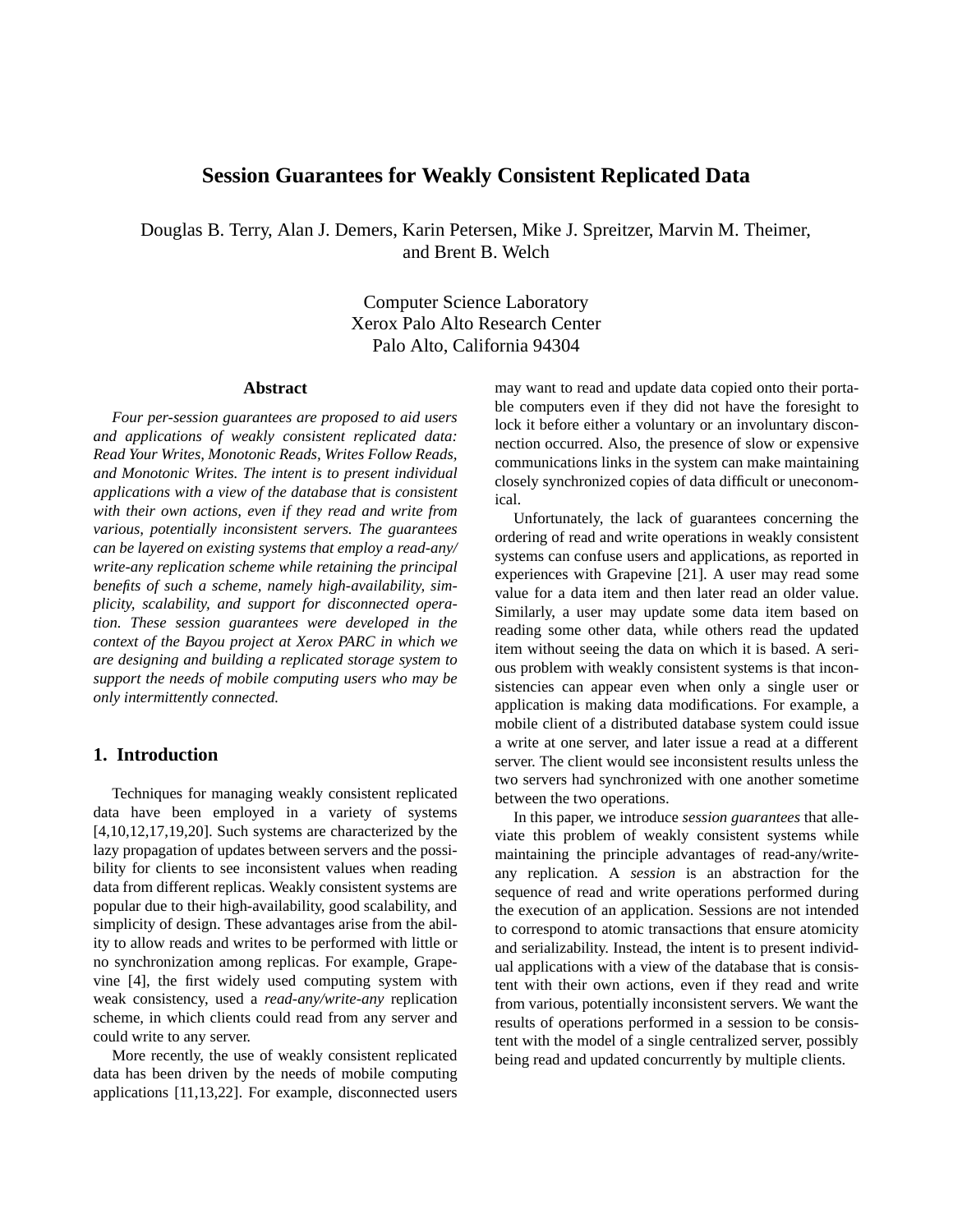To achieve this, we propose four guarantees that can be applied independently to the operations belonging to a session. The guarantees are summarized as follows:

- *Read Your Writes* read operations reflect previous writes.
- *Monotonic Reads* successive reads reflect a nondecreasing set of writes.
- *Writes Follow Reads* writes are propagated after reads on which they depend.
- *Monotonic Writes* writes are propagated after writes that logically precede them.

These properties are "guaranteed" in the sense that either the storage system ensures them for each read and write operation belonging to a session, or else it informs the calling application that the guarantee cannot be met.

The above guarantees can easily be layered on top of a weakly-consistent replicated data system. Each read or write operation is performed at a single server, and the writes are propagated to other servers in a lazy fashion. To ensure that the guarantees are met, the servers at which an operation can be performed must be restricted to a subset of available servers that are sufficiently up-to-date.

Because enforcement of the guarantees restricts the set of servers that may be used within a session, requesting a guarantee can have an adverse impact on availability. Applications must make a trade-off between availability and consistency. For this reason, guarantees can be requested individually on a per-session basis. Requests for one or more of the guarantees within a session have no affect on the availability seen by applications that are using other sessions or on applications that require no guarantees.

The particular guarantees we present were derived primarily from the needs of applications being investigated in the Bayou project at Xerox PARC. Bayou is a weakly consistent replicated storage system we are designing and building to support collaborative applications running in a mobile computing environment. The examples is this paper discuss some of these applications and their possible use of the guarantees. We do not claim that the set of four guarantees is complete in any way; variations are possible and may be suggested by new application domains.

This paper presents precise definitions for each of the four guarantees, gives examples of their usage by various applications, and shows how to implement them efficiently using version vectors. It also demonstrates how the guarantees can be added to existing systems, such as Coda, with minimal or no changes to the server implementation. Finally, we discuss their effect on availability, raise issues requiring further research, and compare this work to other proposals for adding increased semantics to weakly consistent replicated data.

### **2. Data storage model and terminology**

In order to provide concrete definitions of the session guarantees, it is first necessary to present the assumptions made about the underlying replicated storage system and the terminology used throughout the paper.

The most basic assumption concerns the existence of a weakly consistent replicated storage system to which the guarantees will be added. Such a system consists of a number of *servers* that each hold a full copy of some replicated *database* and *clients* that run applications desiring access to the database. The session guarantees presented are most applicable to systems in which clients and servers may reside on separate machines and a client accesses different servers over time. For example, a mobile client may choose servers based on which ones are available in its region and can be accessed most cheaply.

The term "database" is not meant to imply any particular data model or organization, nor are the techniques presented in this paper specific to any data model. A database is simply a set of *data items*, where a data item could be anything from a conventional file to a tuple in a relational database. For simplicity, the discussion in this paper focuses on a single, fully replicated database, though the guarantees are equally applicable to a system that manages a collection of replicated databases.

Two main operations on a database are considered: *Read* and *Write*. The Read operation represents a query over the contents of the database. A Read could be a simple retrieval operation such as "return the contents of file foo" or a complicated query such as "return the names of all employees who make more than their boss." The Write operation updates the database. A Write may involve creating, modifying, or deleting data items. It may also represent a transaction that atomically updates multiple items in a server's database. The definition and implementation of session guarantees is unaffected by whether Writes are simple database updates or more complicated atomic transactions. Each Write has a globally unique identifier, called a "*WID*". The server that first accepts the Write, for instance, might be responsible for assigning its WID.

Read and Write operations may be performed at any server or set of servers. Our guarantees are presented assuming that each Read or Write is executed against a single server's copy of the database. That is, for the most part, we discuss variants of a read-any/write-any replication scheme. However, the guarantees could also be used in systems that read or write multiple copies, such as all of the available servers in a partition [5].

We define  $DB(S,t)$  to be the ordered sequence of Writes that have been received by server S at or before time t. If t is known to be the current time, then it may be omitted leaving DB(S) to represent the current contents of the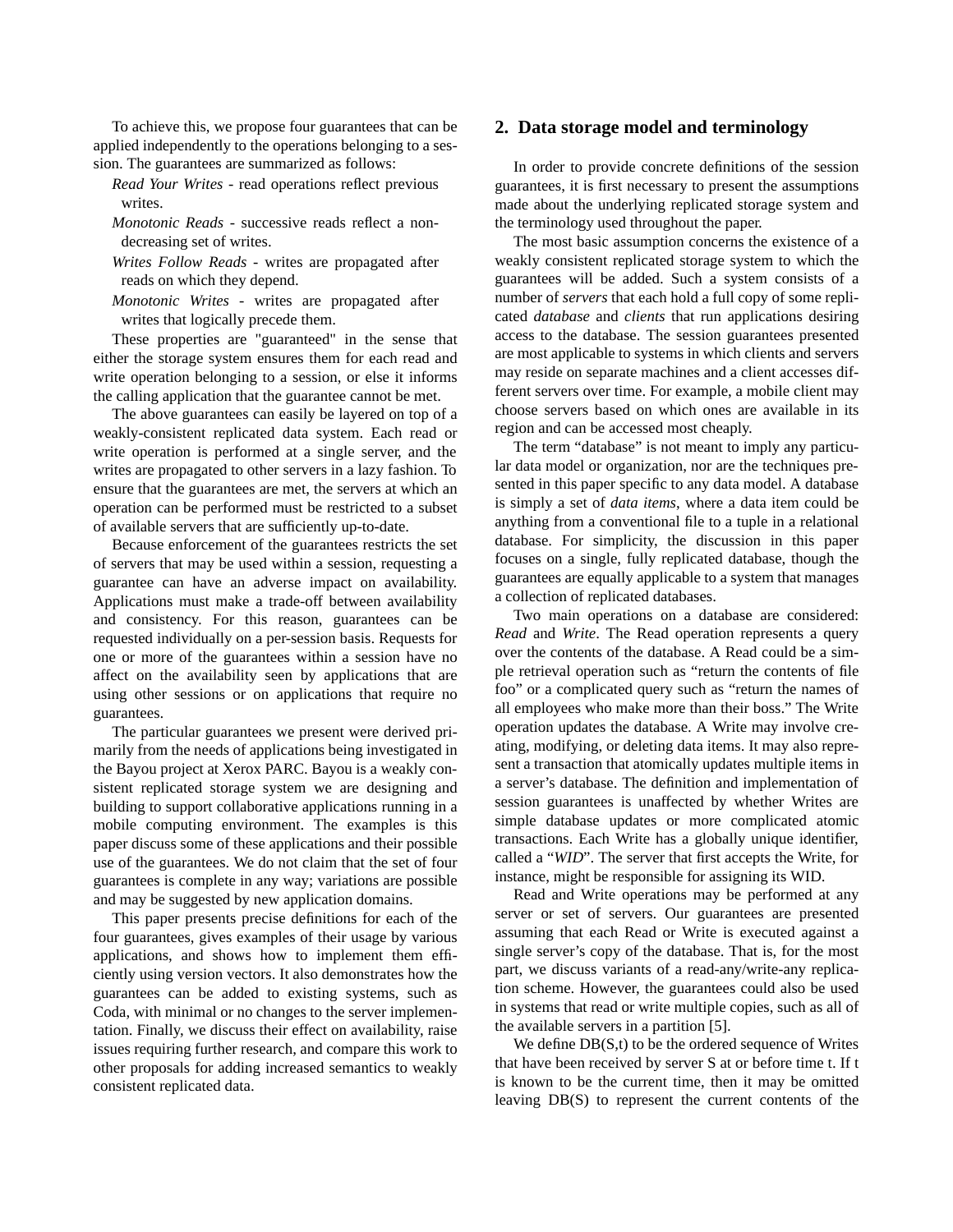server's database. Conceptually, server S creates its copy of the database, which it uses to answer Read requests, by starting with an empty database and applying each Write in DB(S) in the given order. In practice, a server is allowed to process the Writes in a different order as long as their effect on the database is unchanged. The order of Writes in DB(S) does not necessarily correspond to the order in which server S first received the Writes (as discussed below).

Weak consistency permits database copies at different servers to vary. That is, DB(S1,t) is not necessarily equivalent to DB(S2,t) for two servers S1 and S2. However, practical systems generally desire *eventual consistency* in which servers converge towards identical database copies in the absence of updates. Eventual consistency relies on two properties: *total propagation* and *consistent ordering*. We assume that the replicated system provides eventual consistency and thus includes mechanisms to ensure these two properties as follows.

Writes are propagated among servers by a process called *anti-entropy*, also referred to in some papers as rumor mongering, lazy propagation, or update dissemination [1,6]. Anti-entropy ensures that each Write is eventually received by each server. In other words, for each Write W there exists a time t such that  $W$  is in  $DB(S,t)$  for each server S. This paper makes no further assumptions about the anti-entropy protocol, the frequency with which it happens, the policy by which servers choose antientropy partners, or other characteristics of the antientropy process.

Additionally, all servers must apply non-commutative Writes to their databases in the same order. Let *WriteOr*der(W1,W2) be a boolean predicate indicating whether Write W1 should be ordered before Write W2. The system ensures that if WriteOrder(W1,W2) then W1 is ordered before W2 in DB(S) for any server S that has received both W1 and W2. In a strongly consistent system, Write-Order would reflect the order in which individual Writes or transactions are committed. In an eventually consistent system, servers could use any of a variety of techniques to agree upon the order of Writes. For example, the Grapevine system orders Writes by their origination timestamp [4]. Using timestamps to determine the Write order does not imply that servers have synchronized clocks since there is no requirement that Writes be ordered by the actual time at which they were performed. This paper makes no assumption about how servers agree on the ordering of Writes or about how servers make their copies of the database conform to this ordering. It only assumes that the system has some means by which Writes are ordered consistently at every server, as required for eventual consistency, and uses the WriteOrder predicate to represent this ordering.

Finally, weakly consistent systems often allow conflicting Writes to occur. That is, two clients may make concurrent and incompatible updates to the same data item. Existing systems resolve conflicting Writes in different ways. In some systems the Write order may determine which Write "wins", while other systems rely on humans to resolve detected conflicts. How the system detects and resolves Write conflicts is important to its users but has no impact on our session guarantees.

#### **3. Read/Write guarantees**

This section precisely defines the four session guarantees in terms of server state and Read/Write operations performed at servers. Although session guarantees are directly applicable to systems with client caching, we present the guarantees as if clients do not cache data that they read. An application may use one or more sessions to control the scope of the guarantees that it requests. This implies that each Read and Write operation issued by the application is associated with a session. How this association is made and whether sessions can be shared across programs, processes, or machines is an implementation detail that is left unspecified.

#### **3.1 Read Your Writes**

The Read Your Writes guarantee is motivated by the fact that users and applications find it particularly confusing if they update a database and then immediately read from the database only to discover that the update appears to be missing. This guarantee ensures that the effects of any Writes made within a session are visible to Reads within that session. In other words, Reads are restricted to copies of the database that include all previous Writes in this session. Specifically:

**RYW-guarantee**: If Read R follows Write W in a session and R is performed at server S at time t, then W is included in DB(S,t).

Applications are not guaranteed that a Read following a Write to the same data item will return the previously written value. In particular, Reads within the session may see other Writes that are performed outside the session.

Consider a couple of examples to illustrate how the RYW-guarantee might be used in practice.

**Example 1.** After changing his password, a Grapevine user would occasionally type the new password and receive an "invalid password" response. This annoying problem would arise because the login process contacted a server to which the new password had not yet propagated. The problem is not specific to Grapevine but could occur in any weakly consistent system that manages passwords. It can be solved cleanly by having a session per user in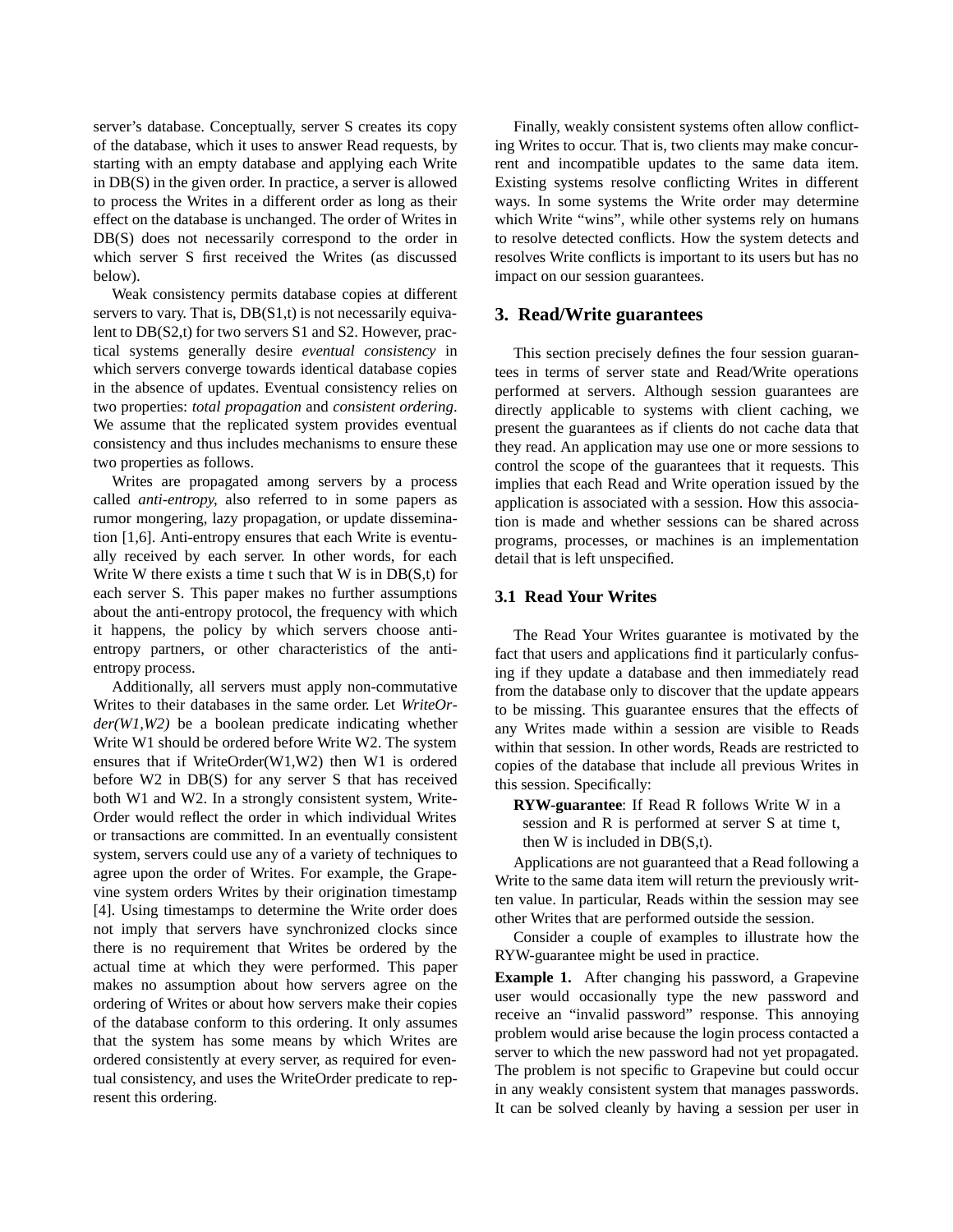which the RYW-guarantee is provided. Such a session should be created for each new user and must exist for the lifetime of the user's account. By performing updates to the user's password as well as checks of this password within the session, users can use a new password without regard for the extent of its propagation. The RYW-guarantee ensures that the login process will always read the most recent password. Notice that this application requires a session to persist across logouts and machine reboots.

**Example 2.** Consider a user whose electronic mail is managed in a weakly consistent replicated database. As the user reads and deletes messages, those messages are removed from the displayed "new mail" folder. If the user stops reading mail and returns sometime later, she should not see deleted messages reappear simply because the mail reader refreshed its display from a different copy of the database. The RYW-guarantee can be requested within a session used by the mail reader to ensure that the effects of any actions taken, such as deleting a message or moving a message to another folder, remain visible.

#### **3.2 Monotonic Reads**

The Monotonic Reads guarantee permits users to observe a database that is increasingly up-to-date over time. It ensures that Read operations are made only to database copies containing all Writes whose effects were seen by previous Reads within the session.

Intuitively, a set of Writes completely determines the result of a Read if the set includes "enough" of the database's Writes so that the result of executing the Read against this set is the same as executing it against the whole database. Specifically, we say a Write set WS is *complete* for Read R and DB(S,t) if and only if WS is a subset of DB(S,t) and for any set WS2 that contains WS and is also a subset of  $DB(S,t)$ , the result of R applied to WS2 is the same as the result of R applied to DB(S,t).

Let *RelevantWrites(S,t,R)* denote the function that returns the smallest set of Writes that is complete for Read R and  $DB(S,t)$ . Some complete set exists since  $DB(S,t)$  is itself complete for any Read. If the smallest complete set is not unique, the tie may be broken in an arbitrary, but deterministic manner. Intuitively, RelevantWrites(S,t,R) is a smallest set that is "enough" to completely determine the result of R. Given this function, the Monotonic Reads guarantee can be defined precisely as follows:

**MR-guarantee**: If Read R1 occurs before R2 in a session and R1 accesses server S1 at time t1 and R2 accesses server S2 at time t2, then Relevant-Writes( $S1,t1,R1$ ) is a subset of DB( $S2,t2$ ).

**Example 3.** A user's appointment calendar is stored online in a replicated database where it can be updated by both the user and automatic meeting schedulers. The user's calendar program periodically refreshes its display by reading all of today's calendar appointments from the database. If it accesses servers with inconsistent copies of the database, recently added (or deleted) meetings may appear to come and go. The MR-guarantee can effectively prevent this since it disallows access to copies of the database that are less current than the previously read copy.

**Example 4.** Once again, consider a replicated electronic mail database. The mail reader issues a query to retrieve all new mail messages and displays summaries of these to the user. When the user issues a request to display one of these messages, the mail reader issues another Read to retrieve the message's contents. The MR-guarantee can be used by the mail reader to ensure that the second Read is issued to a server that holds a copy of the message. Otherwise, the user, upon trying to display the message, might incorrectly be informed that the message does not exist.

### **3.3 Writes Follow Reads**

The Writes Follow Reads guarantee ensures that traditional Write/Read dependencies are preserved in the ordering of Writes at all servers. That is, in every copy of the database, Writes made during the session are ordered after any Writes whose effects were seen by previous Reads in the session.

**WFR-guarantee**: If Read R1 precedes Write W2 in a session and R1 is performed at server S1 at time t1, then, for any server S2, if W2 is in DB(S2) then any W1 in RelevantWrites(S1,t1,R1) is also in DB(S2) and WriteOrder(W1,W2).

This guarantee is different in nature from the previous two guarantees in that it affects users outside the session. Not only does the session observe that the Writes it performs occur after any Writes it had previously seen, but also all other clients will see the same ordering of these Writes regardless of whether they request session guarantees.

**Example 5.** Imagine a shared bibliographic database to which users contribute entries describing published papers. Suppose that a user reads some entry, discovers that it is inaccurate, and then issues a Write to update the entry. For instance, the person might discover that the page numbers for a paper are wrong and then correct them with a Write such as "UPDATE bibdb SET pages  $=$  '45-53' WHERE bibid = 'Jones93'." The WFR-guarantee can ensure that the new Write updates the previous bibliographic entry at all servers.

The WFR-guarantee, as defined, associates two constraints on Write operations. A constraint on Write order ensures that a Write properly follows previous relevant Writes in the global ordering that all database replicas will eventually reflect. A constraint on propagation ensures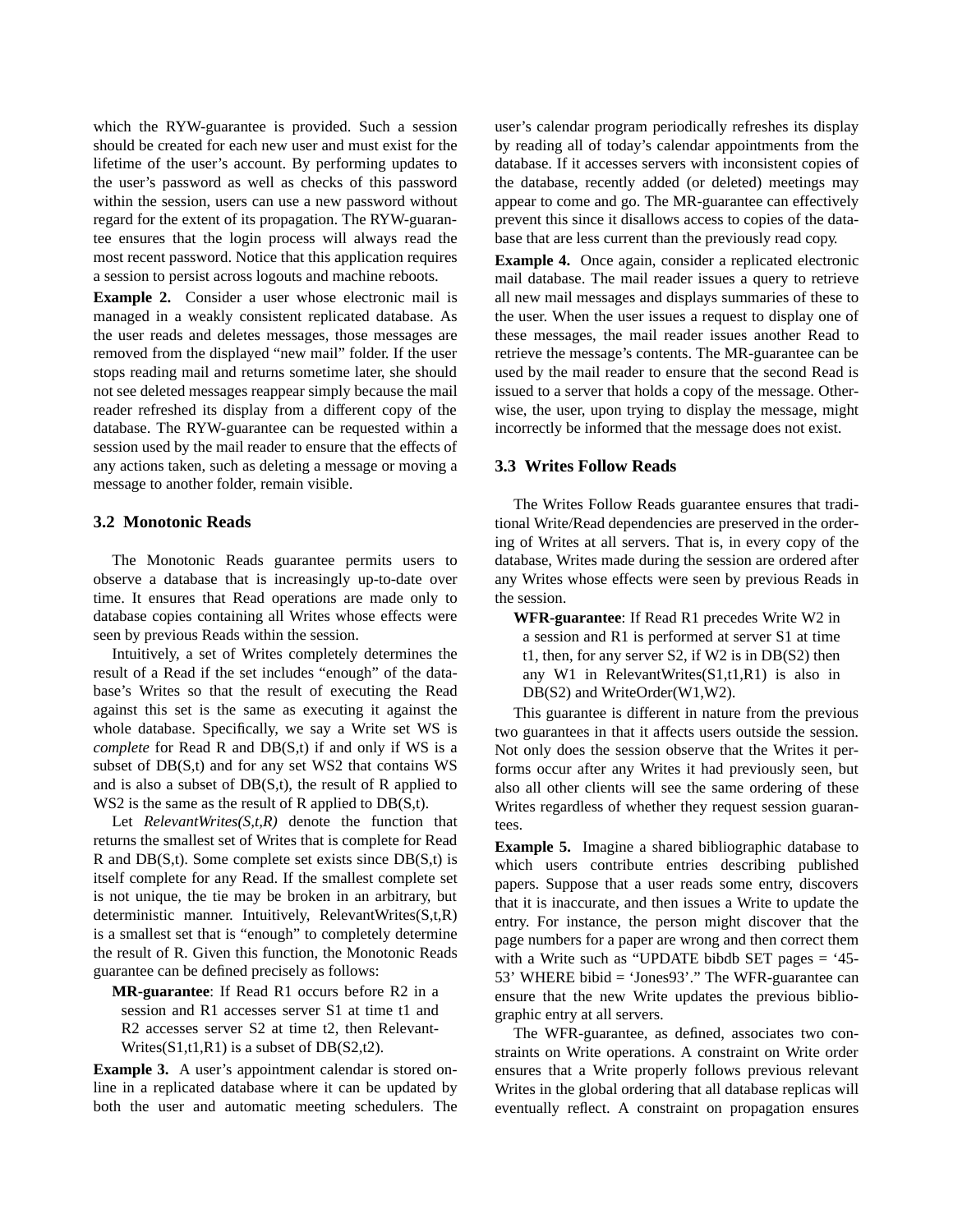that all servers (and hence all clients) only see a Write after they have seen all the previous Writes on which it depends. Example 5 requires both of these properties. Some applications, however, may require only one of them. For such applications, systems may wish to provide relaxed variants of the Writes Follow Reads guarantee, one to guarantee how Writes are ordered and the other to guarantee how they propagate among servers:

**WFRO-guarantee**: If Read R1 precedes Write W2 in a session and R1 is performed at server S1 at time t1, then WriteOrder(W1,W2) for any W1 in RelevantWrites(S1,t1,R1).

**WFRP-guarantee**: If Read R1 precedes Write W2 in a session and R1 is performed at server S1 at time t1, then, for any server S2, if W2 is in DB(S2) then any W1 in RelevantWrites $(S1,t1,R1)$  is also in  $DB(S2)$ .

**Example 6.** Consider a weakly consistent replicated bulletin board database that requires users to post articles or to reply to articles by performing database Writes. The WFRP-guarantee can be used within this system to ensure that users see the replies to a posted article only after they have seen the original. A user who replies to an article must simply issue the reply in the same session as used to read the article being replied to. Users who are only reading articles need not request any guarantees. While the full WFR-guarantee would suffice for this application, the ordering property is not necessary since the posting of an article and the posting of a reply are commutative operations as far as the database is concerned.

**Example 7.** Let's revisit the shared bibliographic database discussed in Example 5. Suppose that Write operations always contain complete bibliographic entries rather than partial updates. For instance, to update the page numbers in an entry, a user would read the previous entry, correct the "pages" field and then Write back the full updated entry including all of the unmodified fields. In this case, the WFRO-guarantee could be used instead of the WFRguarantee. The reason is that permitting users to see the newest version of a bibliography entry is acceptable even if older versions have not yet reached the server they are using.

#### **3.4 Monotonic Writes**

The Monotonic Writes guarantee says that Writes must follow previous Writes within the session. In other words, a Write is only incorporated into a server's database copy if the copy includes all previous session Writes; the Write is ordered after the previous Writes.

**MW-guarantee**: If Write W1 precedes Write W2 in a session, then, for any server S2, if W2 in DB(S2) then W1 is also in DB(S2) and WriteOrder(W1,W2).

This guarantee provides assurances that are relevant both to the user of a session as well as to users outside the session. As with the Writes Follow Reads guarantee, one could define two variants that allow applications to separately control Write order and Write propagation.

**Example 8.** The MW-guarantee could be used by a text editor when editing replicated files to ensure that if the user saves version N of the file and later saves version N+1 then version N+1 will replace version N at all servers. In particular, it avoids the situation in which version N is written to some server and version N+1 to a different server and the versions get propagated such that version N is applied after N+1.

**Example 9.** Consider a replicated database containing software source code. Suppose that a programmer updates a library to add functionality in an upward compatible way. This new library can be propagated to other servers in a lazy fashion since it will not cause any existing client software to break. However, suppose that the programmer also updates an application to make use of the new library functionality. In this case, if the new application code gets written to servers that have not yet received the new library, then the code will not compile successfully. To avoid this potential problem, the programmer can create a new session that provides the MW-guarantee and issue the Writes containing new versions of both the library and application code within this session.

Under certain circumstances, the Monotonic Writes guarantee may be implied by the combination of Writes Follow Reads and Read Your Writes. For instance, suppose that in Example 8 the text editor always Reads version N before producing version N+1. In this case, Writes Follow Reads is sufficient to ensure the proper ordering of versions. In general, this does not hold. Consider a session that consists of the following series of operations: W1 R W2. The WFR-guarantee says only that W2 will follow the relevant Writes of R. If some other application were to submit a Write Wx between W1 and R, and Wx overwrites the data written by W1, W1 would be absent from the relevant Writes of R. Since there is no ordering between W1 and Wx, the ordering imposed by Monotonic Writes on W1 and W2 would be lost.

#### **4. Providing the guarantees**

Techniques for implementing the four guarantees are presented in this section. These simple techniques are then refined into more practical implementations in a later section. The emphasis here is on devising correct implemen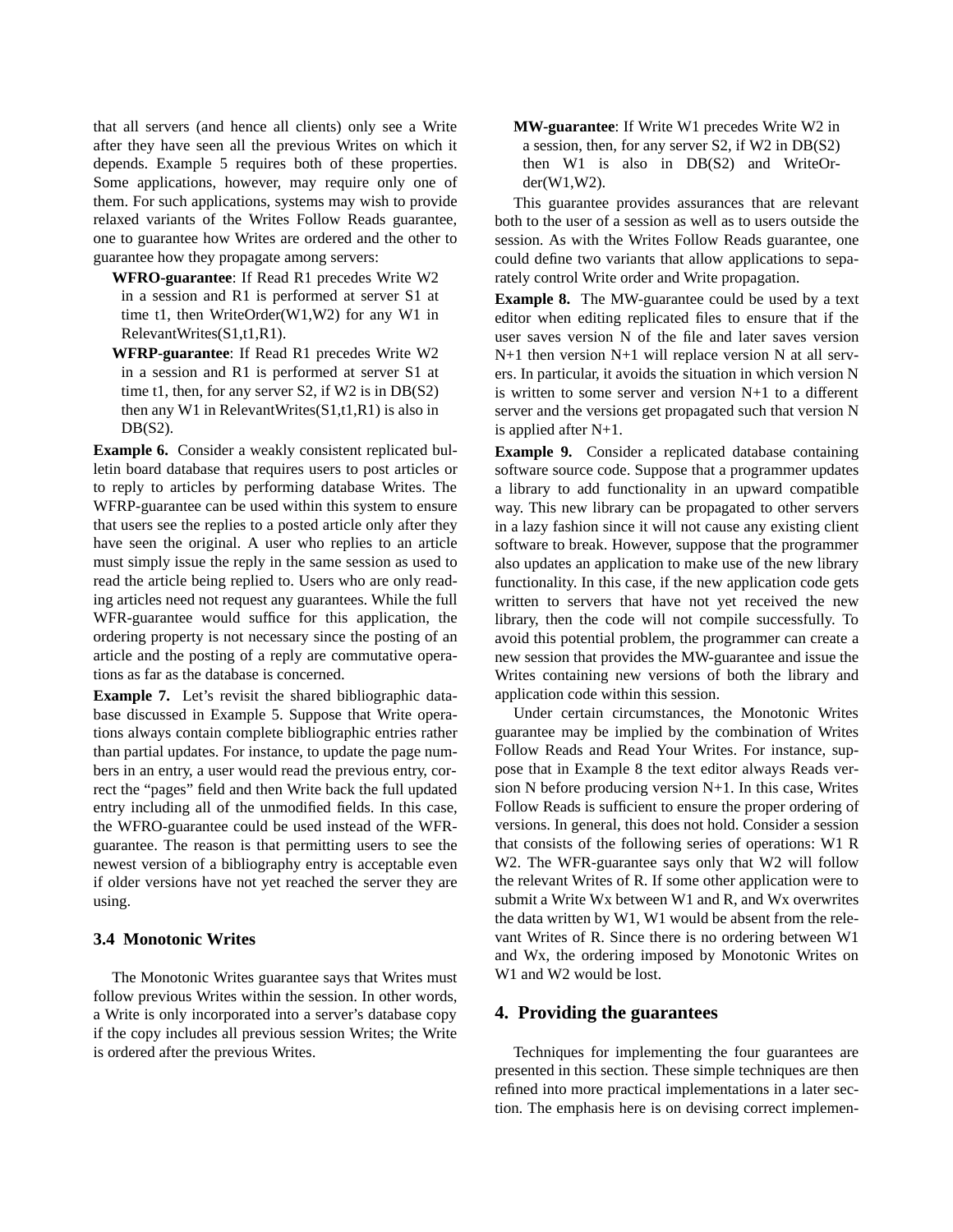tations of the session guarantees and on precisely stating the requirements placed on the underlying replicated storage system. Problems concerning the amount of bandwidth used between clients and servers, the storage space needed by clients and servers, and the computation costs involved are addressed in Section 5. Also, the implementations ignore issues of client caching. This allows us to present the basic implementation of session guarantees without the obscuring details of dealing with caches that are too small or get flushed at inopportune times.

The implementations require only minor cooperation from the servers that process Read and Write operations. Specifically, a server must be willing to return information about the unique identifier (WID) assigned to a new Write, the set of WIDs for Writes that are relevant to a given Read, and the set of WIDs for all Writes in its database.

The burden of providing the guarantees lies primarily with the *session manager* through which all of a session's Read and Write operations are serialized. The session manager can be considered a component of the client stub that mediates communication with available servers. For each session, it maintains two sets of WIDs:

- *read-set* = set of WIDs for the Writes that are relevant to session Reads
- *write-set* = set of WIDs for those Writes performed in the session

An alternative to recording WIDs would be to keep copies of the Writes themselves. These Writes could then be passed from clients to servers to bring a server sufficiently up-to-date before it could process the session's Read and Write requests. This option was rejected because allowing Writes to pass between servers via clients could violate the propagation guarantees associated with Writes Follow Reads and Monotonic Writes.

Providing the Read Your Writes guarantee involves two basic steps. Whenever a Write is accepted by a server, its assigned WID is added to the session's write-set. Before each Read to server S at time t, the session manager must check that the write-set is a subset of  $DB(S,t)$ . This check could be done on the server by passing the write-set to the server or could be done on the client by retrieving the server's list of WIDs. The session manager can continue trying available servers until it discovers one for which the check succeeds. If it cannot find a suitable server, then it reports that the guarantee cannot be provided.

Providing the Monotonic Reads guarantee is similar in that before each Read to server S at time t, the session manager must ensure that the read-set is a subset of DB(S,t). Additionally, after each Read R to server S, the WIDs for each Write in RelevantWrites(S,t,R) should be added to the session's read-set. This presumes that the server can compute the relevant Writes and return this information along with the Read result.

Unlike the Read Your Writes and Monotonic Reads guarantees, implementing the Writes Follow Reads and Monotonic Writes guarantees requires placing two additional, but reasonable, constraints on the servers' behavior:

- C1. When a server S accepts a new Write W2 at time t, it ensures that WriteOrder(W1,W2) is true for any W1 already in DB(S,t). That is, new Writes are ordered after Writes that are already known to a server.
- C2. Anti-entropy is performed such that if W2 is propagated from server S1 to server S2 at time t then any W1 in  $DB(S1,t)$  such that WriteOrder(W1,W2) is also propagated to S2.

Actually, these requirements as stated are slightly stronger than needed for the guarantees. Strictly speaking, the two conditions discussed above must hold for any Write W1 in the session's read-set or write-set rather than for any Write in DB(S,t). This subtle distinction is not likely to have a practical consequence since the weaker requirements would require a server to keep track of clients' read-sets and write-sets. The stronger requirements allow a server's behavior to be independent of the session state maintained by clients.

Fortunately, these conditions are met in many systems providing weakly consistent replicated data. In general, ordering new Writes after previous Writes, as requested in C1, is a desirable system property. Moreover, it is easy to ensure. If the WriteOrder predicate is computed by comparing timestamps, for instance, then a new Write must simply be timestamped later than previous Writes received by the server. Constraint C2, in practice, means that either servers atomically transfer their complete databases during anti-entropy or else they transfer Writes according to the order that these Writes were applied to their database. As an example of a popular system that satisfies C2, the latest version of Coda's server-to-server "resolution" protocol brings the file volumes maintained by two servers into a consistent state as an atomic action (according to information provided by Jay Kistler). The Grapevine system, however, does not meet this requirement because of its use of electronic mail for propagating updates and the fact that mail messages may get reordered during delivery.

Given these constraints on servers' behavior, the Writes Follow Reads guarantee can be provided as follows. As with Monotonic Reads, each Read R to server S at time t results in RelevantWrites(S,t,R) being added to the session's read-set. Before each Write to server S at time t, the session manager checks that this read-set is a subset of  $DB(S,t)$ .

Providing the Monotonic Writes also involves two steps. In order for a server S to accept a Write at time t, the server's database, DB(S,t), must include the session's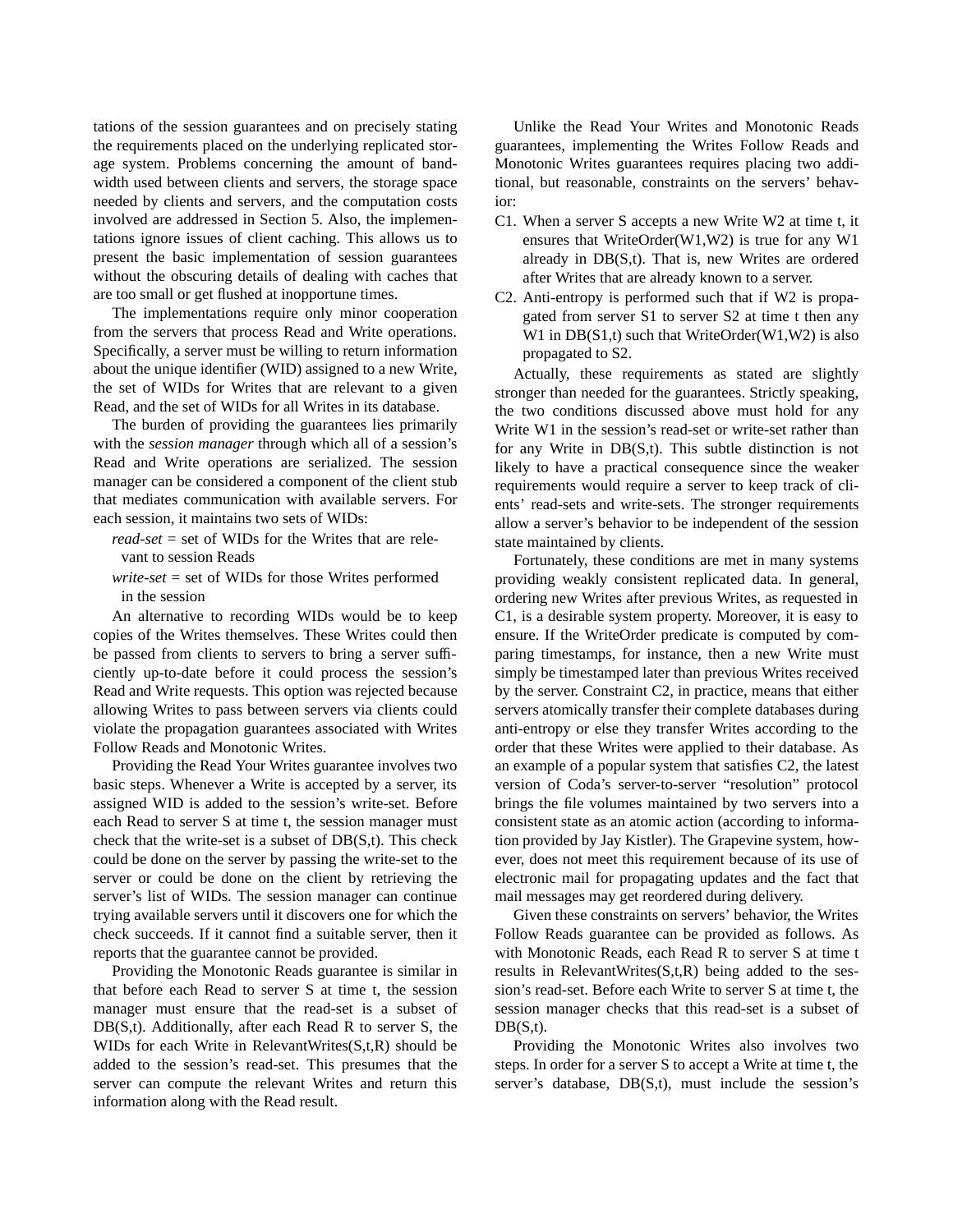write-set. Also, whenever a Write is accepted by a server, its assigned WID is added to the write-set.

The four guarantees can be readily provided together or in any combination. Table 1 summarizes for each guarantee what operation causes the session state to be updated and what operation requires checking this state to find a suitable server.

| Guarantee                  | session state<br>updated on | session state<br>checked on |
|----------------------------|-----------------------------|-----------------------------|
| <b>Read Your Writes</b>    | Write                       | Read                        |
| Monotonic Reads            | Read                        | Read                        |
| <b>Writes Follow Reads</b> | Read                        | Write                       |
| <b>Monotonic Writes</b>    | Write                       | Write                       |

**Table 1: Read/Write guarantees**

#### **5. Practical implementation of the guarantees**

This section introduces the use of version vectors to obtain more efficient implementations of the four guarantees. The implementations discussed in the previous section follow straightforwardly from the definitions of the guarantees, but have several practical problems:

- **•** The session state, i.e. the set of WIDs maintained for a session, could get large.
- **•** The set of relevant WIDs returned from a Read operation could get large.
- **•** The set of WIDs checked on a Read or Write operation could get large.
- **•** The information used by servers to record the Writes they have seen could be large.
- **•** Finding a suitable server, including checking that a server's database contains all of the necessary Writes, could be expensive.
- The bookkeeping required of servers to determine the relevant Writes for a Read could be excessive.

Version vectors, which were introduced in Locus [18] and are used by several systems to detect Write conflicts, can alleviate many of these problems. A version vector is a sequence of <server, clock> pairs, one for each server. The *server* portion is simply a unique identifier for a particular copy of the replicated database. The *clock* is a value from the given server's monotonically increasing logical clock. The only constraint on this logical clock is that it must increase for each Write accepted by the server; for instance, it could be a Lamport clock [15], a real-time clock or simply a counter. A <server,clock> pair serves nicely as a WID, and this section assumes that WIDs are assigned in this manner by the server that first accepts the Write.

Each server maintains its own version vector with the following invariant: if a server has  $\langle S, c \rangle$  in its version vector, then it has received all Writes that were assigned a WID by server S before or at logical time c on S's clock. For this invariant to hold, servers must transfer Writes in the order of their assigned WIDs during anti-entropy. A server's version vector is updated as part of the antientropy process so that it precisely specifies the set of Writes in its database.

Assuming the use of version vectors by servers, more practical implementations of the guarantees are possible in which the sets of WIDs are replaced by version vectors as follows:

- To obtain a version vector V that provides a compact representation for a set of WIDs, Ws, set  $V[S] =$ the time of the latest WID assigned by server S in W<sub>s</sub> (or 0 if no Writes are from S).
- To obtain a version vector V that represents the union of two sets of WIDs, Ws1 and Ws2, first obtain V1 from Ws1 and V2 from Ws2 as above. Then, set  $V[S] = MAX(V1[S], V2[S])$  for all S.
- To check if one set of WIDs, Ws1, is a subset of another, Ws2, first obtain V1 from Ws1 and V2 from Ws2 as above. Then, check that V2 "dominates" V1, where dominance is defined as one vector being greater or equal to the other in all components [18].

With these rules, the state maintained for each session compacts into two version vectors: one to record the session's Writes and one to record the session's Reads (actually the Writes that are relevant to the session's Reads). To find an acceptable server, the session manager must check that one or both of these session vectors are dominated by the server's version vector. Which session vectors are checked depends on the operation being performed and the guarantees being provided within the session.

Servers return a version vector along with Read results to indicate the relevant Writes. In practice, servers may have difficulty computing the set of relevant Writes. For one thing, determining the relevant Writes for a complex query, such as one written in SQL, may be costly. For another, it may require servers to maintain substantial bookkeeping of which Writes produced or deleted which database items. In real systems, servers typically do not remember deleted database entries; they just store a copy of the database along with a version vector. For such systems, a server is allowed to return its current version vector as a gross estimation of the relevant Writes. This does not violate the Monotonic Reads or Writes Follow Reads guarantees, it merely causes the session manager to be overly conservative when choosing acceptable servers.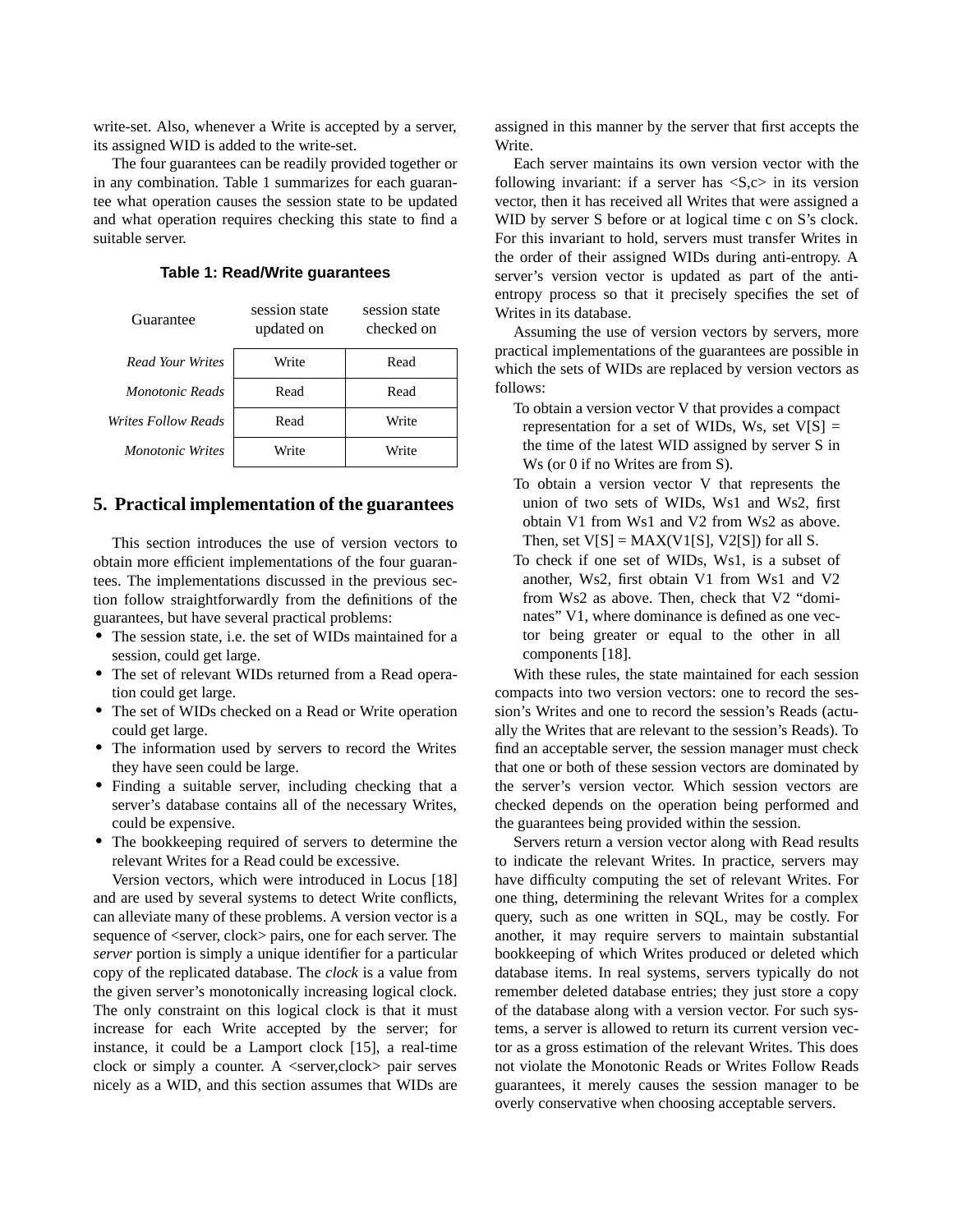The vector-based Read and Write procedures are presented in Figure 1.

```
Read(R,S) = \{if MR then
      check S.vector dominates read-vector
  if RYW then
      check S.vector dominates write-vector
   [result, relevant-write-vector] := read R from S
  read-vector := MAX(read-vector,
     relevant-write-vector)
   return result
   }
Write(W, S) = \{if WFR then
     check S.vector dominates read-vector
   if MW then
     check S.vector dominates write-vector
   wid := write W to S
   write-vector[S] := \text{wid.close}}
```
#### **Figure 1. Implementation of the guarantees using version vectors.**

As an additional performance improvement, the checks for a suitable server can be amortized over many operations within a session. In particular, the previously contacted server is always an acceptable choice for the server at which to perform the next Read or Write operation. Thus, if the session manager "latches on" to a given server, then the checks can be skipped. Only when the session manager switches to a different server, like when the previous server becomes unavailable, must a server's current version vector be compared to the session's vectors. To facilitate finding a server that is sufficiently up-to-date, the session manager can cache the version vectors of various servers. Since a server's database can only grow over time in terms of the numbers of Writes it has received and incorporated, cached version vectors represent a lower bound on a server's knowledge.

Caching of data at clients can also be used to improve overall performance and data availability. However, notice that circumstances may exist under which data that is available in the cache cannot be read by an application because it does not meet the application's session guarantees. As illustrated in the following example, this situation can arise when applications with different consistency requirements are sharing the cache. Suppose a client machine is executing two applications, a mail reader and a program that collects statistics on the mail messages that the user receives. The statistics gathering program has no consistency requirements and hence requests no session

guarantees. On the other hand, the mail reader requires the Monotonic Reads and Read Your Writes guarantees as explained in Examples 2 and 4. Assume that at some point the statistics program reads from a server that holds an out-dated copy of the user's mail database, thereby filling the cache with old data. When the mail reader executes, allowing it to retrieve data from the cache would likely violate its Monotonic Reads guarantee. It is important to point out that this type of scenario can occur for any weakly consistent replicated system with client caching, regardless of the existence of mobile clients.

### **6. Adding guarantees to existing systems**

Session guarantees could be utilized in many existing systems that provide weakly consistent replicated data semantics. Version vector based systems are of the most interest since they represent systems to which our guarantees could be added with relatively minimal effort. Examples of systems that employ version vectors to check the consistency of database copies include Coda [13,20], Ficus [10] (a successor to Locus [19]), OSCAR [7], and refdbms [8]. The Coda distributed file system is in many ways representative of modern-day systems that use version vectors, so we briefly examine how to add the four session guarantees to Coda.

Because Coda servers already export access to the version vectors they maintain, one could readily add the Monotonic Reads and Read Your Writes guarantees to a Coda client using the techniques presented in Section 5 without having to change any code running on Coda servers. Moreover, this upgrade could be done incrementally; only those users who wanted the session guarantees would need to install new client software. The interface between applications and the Coda client code would have to be extended so that applications could associate a session with their read and write operations and indicate the session guarantees they require.

Adding the Writes Follow Reads and Monotonic Writes guarantees would be equally simple since Coda meets the propagation requirements described in Section 4. Specifically, a server that is determined to be out-of-date obtains newer copies of updated files by atomically synchronizing the contents of a volume with that of another server.

Two different levels of granularity are possible for session guarantees since Coda maintains version vectors for both files and volumes. Using volume version vectors would allow session guarantees to cover operations spanning multiple files within a volume. However, since volume version vectors reflect all the updates made to any file in a volume, clients interacting with only a single file might prefer to keep track of individual file version vectors to obtain better availability.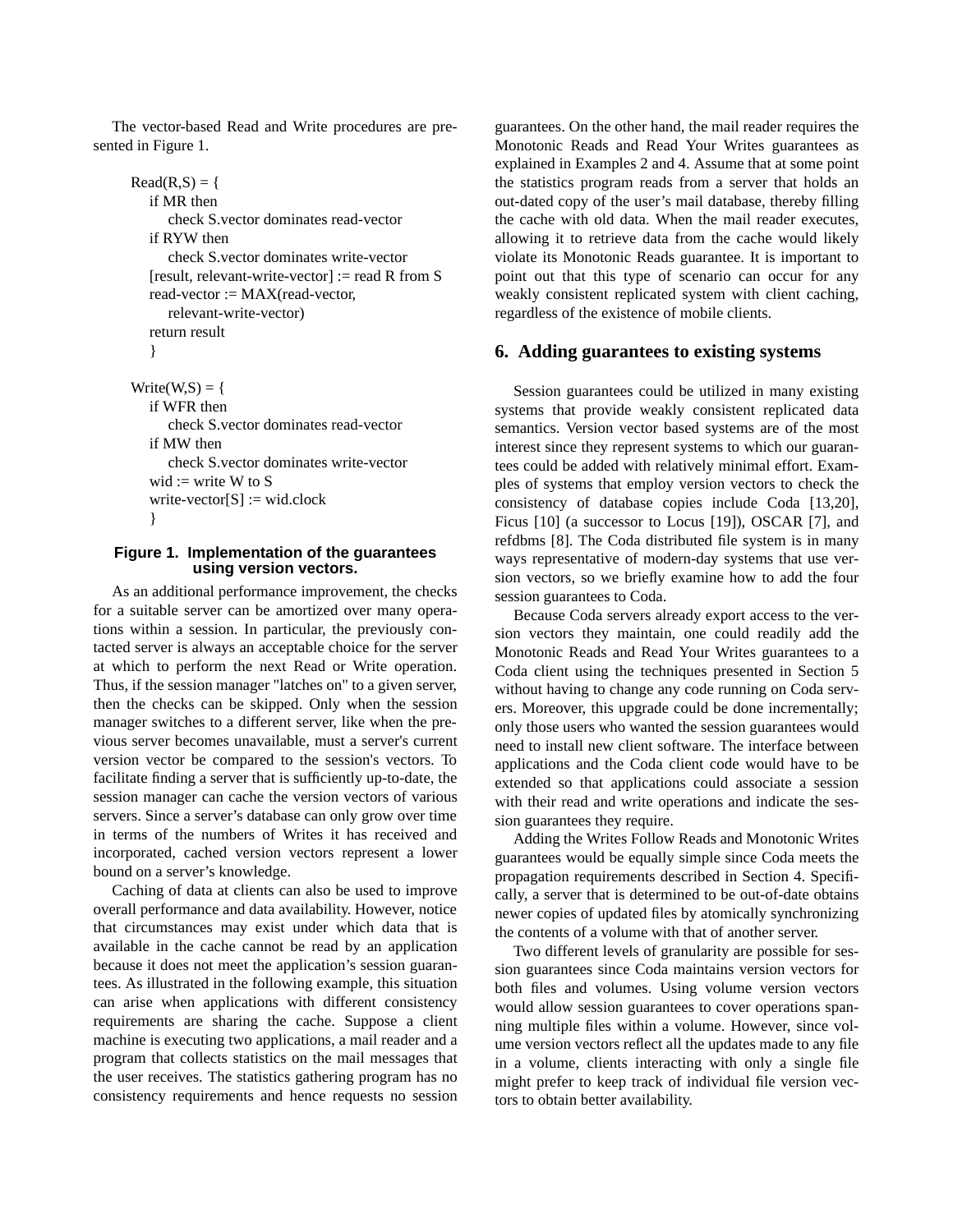### **7. Related work**

A number of other systems and replication schemes exist that provide guarantees between strong consistency and weak (eventual) consistency or that provide individual applications some control over their perceived consistency.

The work that is closest to ours is that of Ladin, Liskov, Shrira, and Ghemawat on "causal operations" [14]. In their design, weakly consistent copies of a database are updated via "gossip" messages. Clients ensure causal ordering of their Read and Write operations by means of version vectors that accompany each client interaction message. The key difference between their design and ours is that theirs has no notion of sessions or of being able to specify the more fine-grained consistency requirements that we introduce in this paper. Also, a client in their system cannot switch to another host and have its operations be causally ordered with respect to its previous activity without doing a heavyweight synchronization action.

In many systems with lazy replication, such as Lotus Notes [12], clients desiring consistency among multiple read and/or write operations must, in general, use the same server for their interactions. In contrast, our approach focuses on providing guarantees to clients that routinely interact with multiple servers.

As an example of a system that offers mobile computing users and applications a choice of consistency levels, the file system of Tait and Duchamp supports both *strict* and *loose* read operations [22]. The former provides strongly consistent semantics, which ensures that the most recent version of a file existing in the system is returned, and the latter provides weakly consistent semantics where any available copy is returned.

Much work has been done on providing various "degrees of consistency" in database systems [9]. This work focuses on relaxing the isolation between transactions, yielding reduced consistency, in order to increase concurrency. Weakly consistent systems, on the other hand, generally provide ample concurrency with little or no isolation. Our session guarantees are intended to provide applications with increased consistency, but do not address the problem of isolation between concurrent applications. For an example of an attempt to provide increased isolation for clients of a replicated file system, see the recent proposal by Lu and Satyanarayanan for "Isolation Only Transactions" [16].

Another form of intermediate consistency involves controlling the amount of inconsistency that may occur among data replicas. Two examples are bounded inconsistency [3] and quasi-copies [2]. These approaches provide a different kind of consistency than session guarantees and should be viewed as complementary techniques.

## **8. Conclusions**

Four new per-session guarantees have been proposed to aid users and applications of weakly consistent replicated data: Read Your Writes, Monotonic Reads, Writes Follow Reads, and Monotonic Writes. These guarantees can provide an application with a view of the replicated database that is consistent with its own Reads and Writes performed in a session even though these operations may be directed at different servers. The goal is to achieve semantics close to those of a shared, centralized database while retaining the principal benefits of a read-any/write-any replication scheme, namely high-availability, simplicity, scalability, and disconnected operation.

Even with the guarantees, an application must be aware that other users and applications may be concurrently updating data that it Reads or Writes. In particular, our guarantees do not attempt to provide atomicity of multiple updates or serializability of concurrent activities. Indeed, these are orthogonal issues and solutions to them can be added to a system independent of the guarantees discussed in this paper.

A key aspect of our design is that applications may choose just the guarantees that they require. This is accomplished by providing the guarantees within the context of a session. Moreover, since sessions are lightweight entities, a single application may create several sessions that it uses to exercise fine-grain control over the guarantees it desires.

The main cost of requesting session guarantees is a potential reduction in availability compared to a basic read-any/write-any replication scheme. We expect the impact on availability to be small in practice. Indeed, for many clients, such as those employing local caching, availability may be only rarely affected.

Practical implementations of our guarantees have been developed. Since no system-wide state is maintained and no additional coordination among servers is needed, an efficient, localized implementation is possible. The amount of per-session state needed to ensure all of the guarantees is small, consisting of only two version vectors. Also, the cost of checking those version vectors against a server's vectors to determine if the server is sufficiently up-to-date is small, and frequently can be amortized over many session operations.

The implementation techniques make only a few reasonable assumptions about how servers order and propagate updates. In general, the guarantees could be added to systems employing a variety of data models, Read/Write operations, conflict resolution procedures, and schemes for replica control.

Several existing replicated systems already successfully use version vectors in a manner similar to the imple